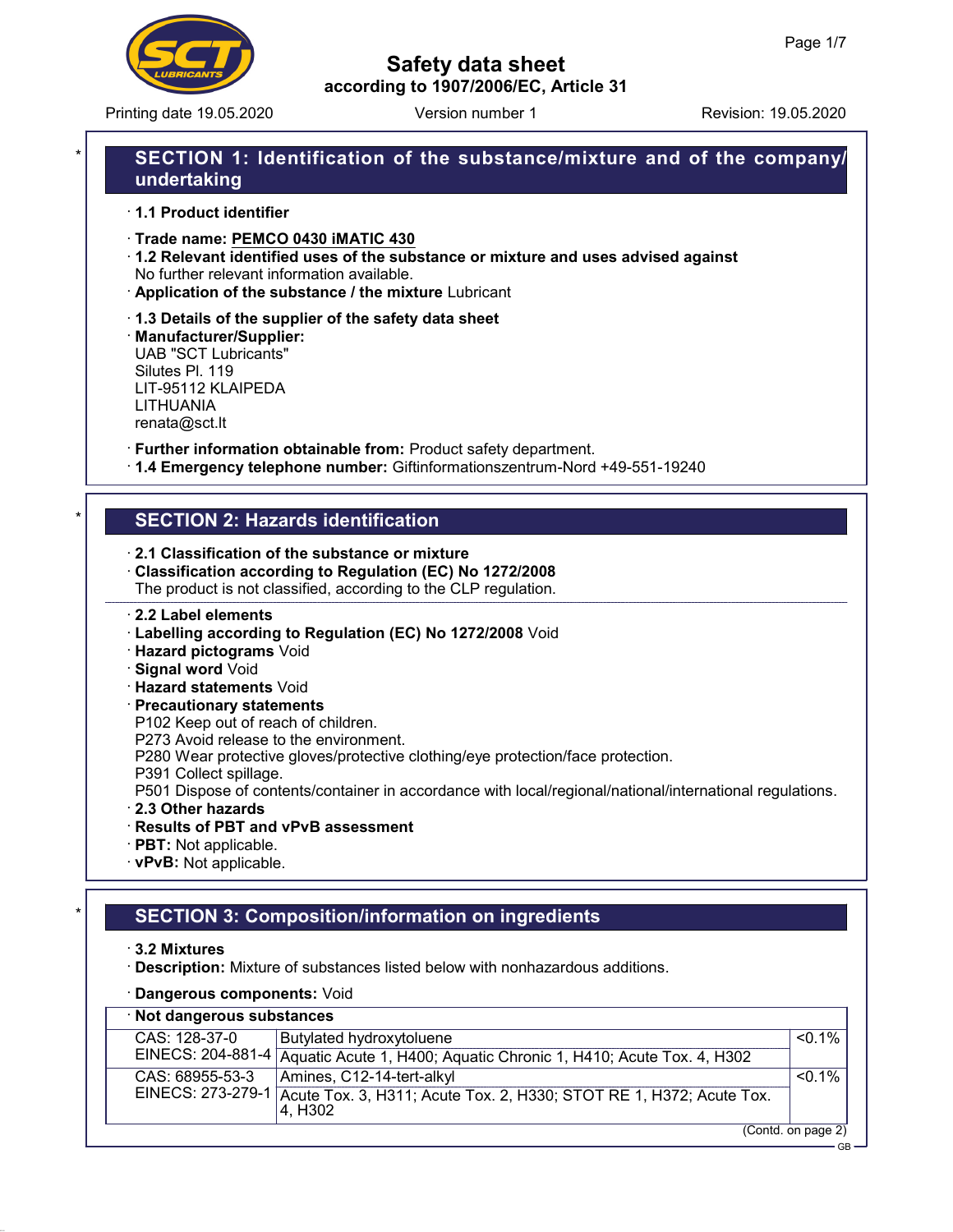

Printing date 19.05.2020 **Revision: 19.05.2020** Version number 1

Trade name: PEMCO 0430 iMATIC 430

(Contd. of page 1)

· Additional information: For the wording of the listed hazard phrases refer to section 16.

#### SECTION 4: First aid measures

· 4.1 Description of first aid measures

· After inhalation: Supply fresh air; consult doctor in case of complaints.

· After skin contact: Generally the product does not irritate the skin.

· After eye contact: Rinse opened eye for several minutes under running water.

· After swallowing: If symptoms persist consult doctor.

- · 4.2 Most important symptoms and effects, both acute and delayed No further relevant information available.
- $\cdot$  4.3 Indication of any immediate medical attention and special treatment needed No further relevant information available.

#### SECTION 5: Firefighting measures

· 5.1 Extinguishing media

· Suitable extinguishing agents:

CO2. Do not use water.

Use fire extinguishing methods suitable to surrounding conditions.

Foam

Fire-extinguishing powder

Sand

- · For safety reasons unsuitable extinguishing agents: Water
- · 5.2 Special hazards arising from the substance or mixture No further relevant information available.
- · 5.3 Advice for firefighters
- · Protective equipment: No special measures required.
- · Additional information

Dispose of fire debris and contaminated fire fighting water in accordance with official regulations.

# SECTION 6: Accidental release measures

- · 6.1 Personal precautions, protective equipment and emergency procedures Ensure adequate ventilation Particular danger of slipping on leaked/spilled product. Wear protective clothing. · 6.2 Environmental precautions: Do not allow product to reach sewage system or any water course. Inform respective authorities in case of seepage into water course or sewage system. Do not allow to enter sewers/ surface or ground water. · 6.3 Methods and material for containment and cleaning up: Absorb with liquid-binding material (sand, diatomite, acid binders, universal binders, sawdust). Dispose contaminated material as waste according to item 13.
- · 6.4 Reference to other sections See Section 7 for information on safe handling. See Section 8 for information on personal protection equipment. See Section 13 for disposal information.

(Contd. on page 3)

GB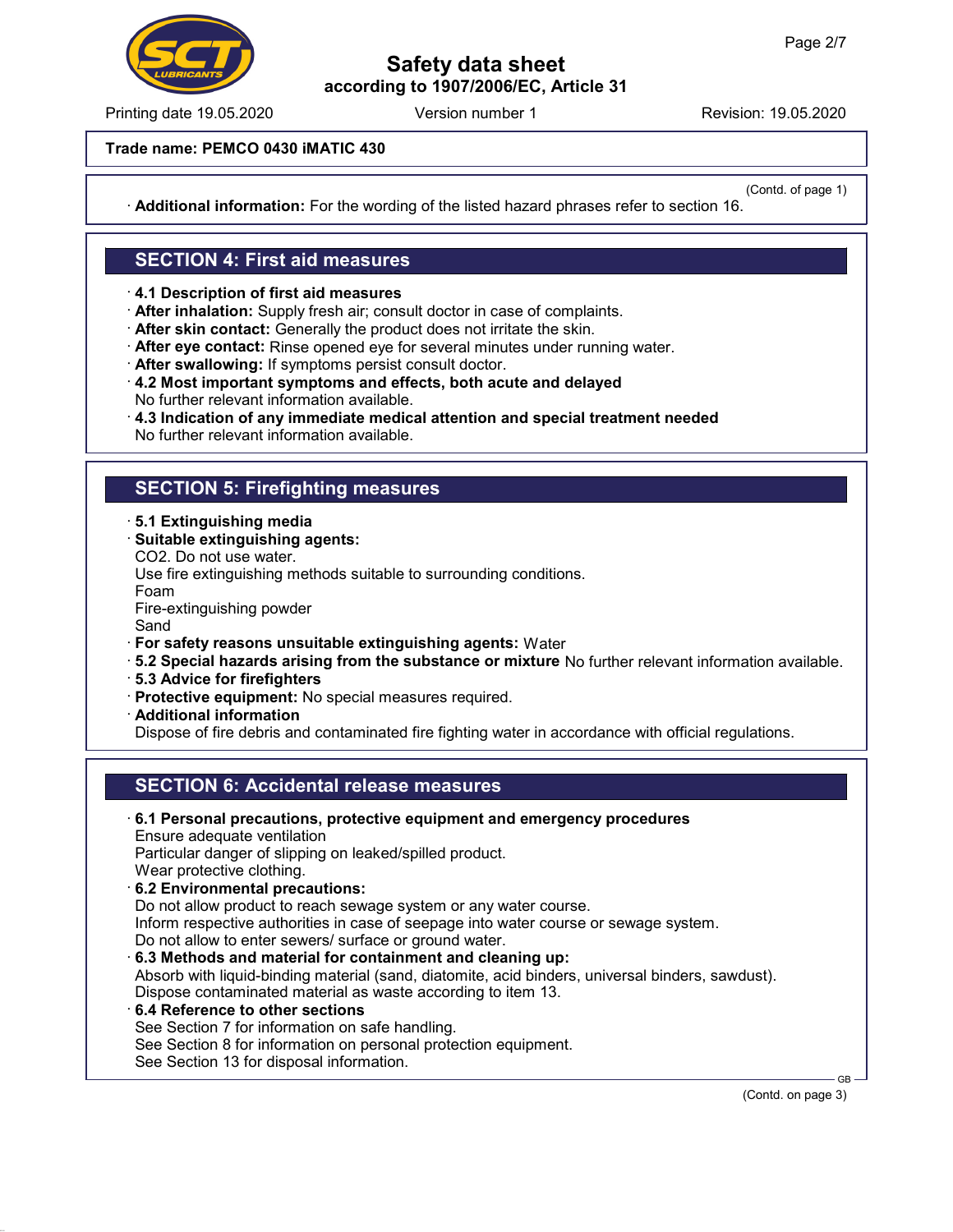

Printing date 19.05.2020 **Revision: 19.05.2020** Version number 1

#### Trade name: PEMCO 0430 iMATIC 430

(Contd. of page 2)

 $GB -$ 

#### SECTION 7: Handling and storage

· 7.1 Precautions for safe handling No special precautions are necessary if used correctly. · Information about fire - and explosion protection: No special measures required.

- · 7.2 Conditions for safe storage, including any incompatibilities
- · Storage:
- · Requirements to be met by storerooms and receptacles: No special requirements.
- · Information about storage in one common storage facility: Not required.
- · Further information about storage conditions: None.
- · 7.3 Specific end use(s) No further relevant information available.

#### SECTION 8: Exposure controls/personal protection

· Additional information about design of technical facilities: No further data; see item 7.

- · 8.1 Control parameters
- · Ingredients with limit values that require monitoring at the workplace:

The product does not contain any relevant quantities of materials with critical values that have to be monitored at the workplace.

- · Additional information: The lists valid during the making were used as basis.
- · 8.2 Exposure controls
- · Personal protective equipment:
- · General protective and hygienic measures: Wash hands before breaks and at the end of work.
- · Respiratory protection: Not required.
- · Protection of hands:

The glove material has to be impermeable and resistant to the product/ the substance/ the preparation. Due to missing tests no recommendation to the glove material can be given for the product/ the preparation/ the chemical mixture.

Selection of the glove material on consideration of the penetration times, rates of diffusion and the degradation

**Material of gloves** 

The selection of the suitable gloves does not only depend on the material, but also on further marks of quality and varies from manufacturer to manufacturer. As the product is a preparation of several substances, the resistance of the glove material can not be calculated in advance and has therefore to be checked prior to the application.

· Penetration time of glove material

The exact break through time has to be found out by the manufacturer of the protective gloves and has to be observed.

· Eye protection: Goggles recommended during refilling

| <b>SECTION 9: Physical and chemical properties</b> |                                                           |                    |  |  |
|----------------------------------------------------|-----------------------------------------------------------|--------------------|--|--|
| <b>General Information</b>                         | 9.1 Information on basic physical and chemical properties |                    |  |  |
| Appearance:<br>Form:                               | Liauid                                                    |                    |  |  |
| Colour:                                            | Red                                                       |                    |  |  |
| · Odour:                                           | Specific type                                             |                    |  |  |
|                                                    |                                                           | (Contd. on page 4) |  |  |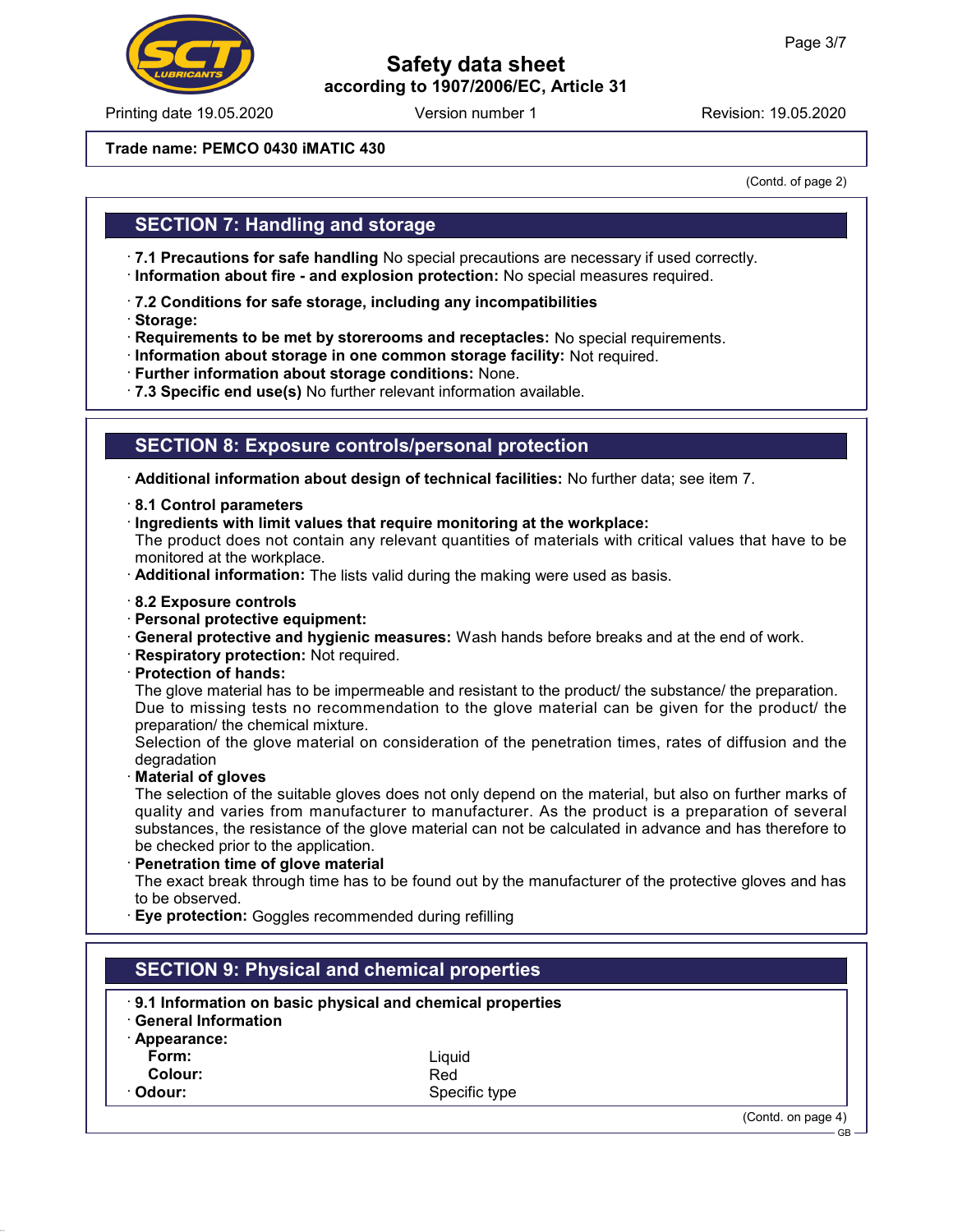

Printing date 19.05.2020 **Revision: 19.05.2020** Version number 1

#### Trade name: PEMCO 0430 iMATIC 430

|                                                        | (Contd. of page 3)                            |
|--------------------------------------------------------|-----------------------------------------------|
| Odour threshold:                                       | Not determined.                               |
| pH-value:                                              | Not determined.                               |
| <b>Change in condition</b>                             |                                               |
| <b>Melting point/freezing point:</b>                   | -48 $°C$                                      |
| Initial boiling point and boiling range: Undetermined. |                                               |
| · Flash point:                                         | $~216$ °C                                     |
| · Flammability (solid, gas):                           | Not applicable.                               |
| <b>Decomposition temperature:</b>                      | Not determined.                               |
| · Auto-ignition temperature:                           | Product is not selfigniting.                  |
| <b>Explosive properties:</b>                           | Product does not present an explosion hazard. |
| <b>Explosion limits:</b>                               |                                               |
| Lower:                                                 | Not determined.                               |
| Upper:                                                 | Not determined.                               |
| · Vapour pressure:                                     | Not determined.                               |
| Density at 20 °C:                                      | ~0.872 $g/cm^{3}$                             |
| <b>Relative density</b>                                | Not determined.                               |
| · Vapour density                                       | Not determined.                               |
| <b>Evaporation rate</b>                                | Not determined.                               |
| · Solubility in / Miscibility with                     |                                               |
| water:                                                 | Not miscible or difficult to mix.             |
| · Partition coefficient: n-octanol/water:              | Not determined.                               |
| · Viscosity:                                           |                                               |
| Dynamic:                                               | Not determined.                               |
| Kinematic at 40 °C:                                    | $>30$ mm <sup>2</sup> /s                      |
| · Solvent content:                                     |                                               |
| VOC (EC)                                               | 0.00%                                         |
| 9.2 Other information                                  | No further relevant information available.    |

### SECTION 10: Stability and reactivity

- · 10.1 Reactivity No further relevant information available.
- · 10.2 Chemical stability
- · Thermal decomposition / conditions to be avoided:
- No decomposition if used according to specifications.
- · 10.3 Possibility of hazardous reactions No dangerous reactions known.
- · 10.4 Conditions to avoid No further relevant information available.
- · 10.5 Incompatible materials: No further relevant information available.
- · 10.6 Hazardous decomposition products:
- Carbon monoxide
- Aldehyde

Poisonous gases/vapours

(Contd. on page 5)

GB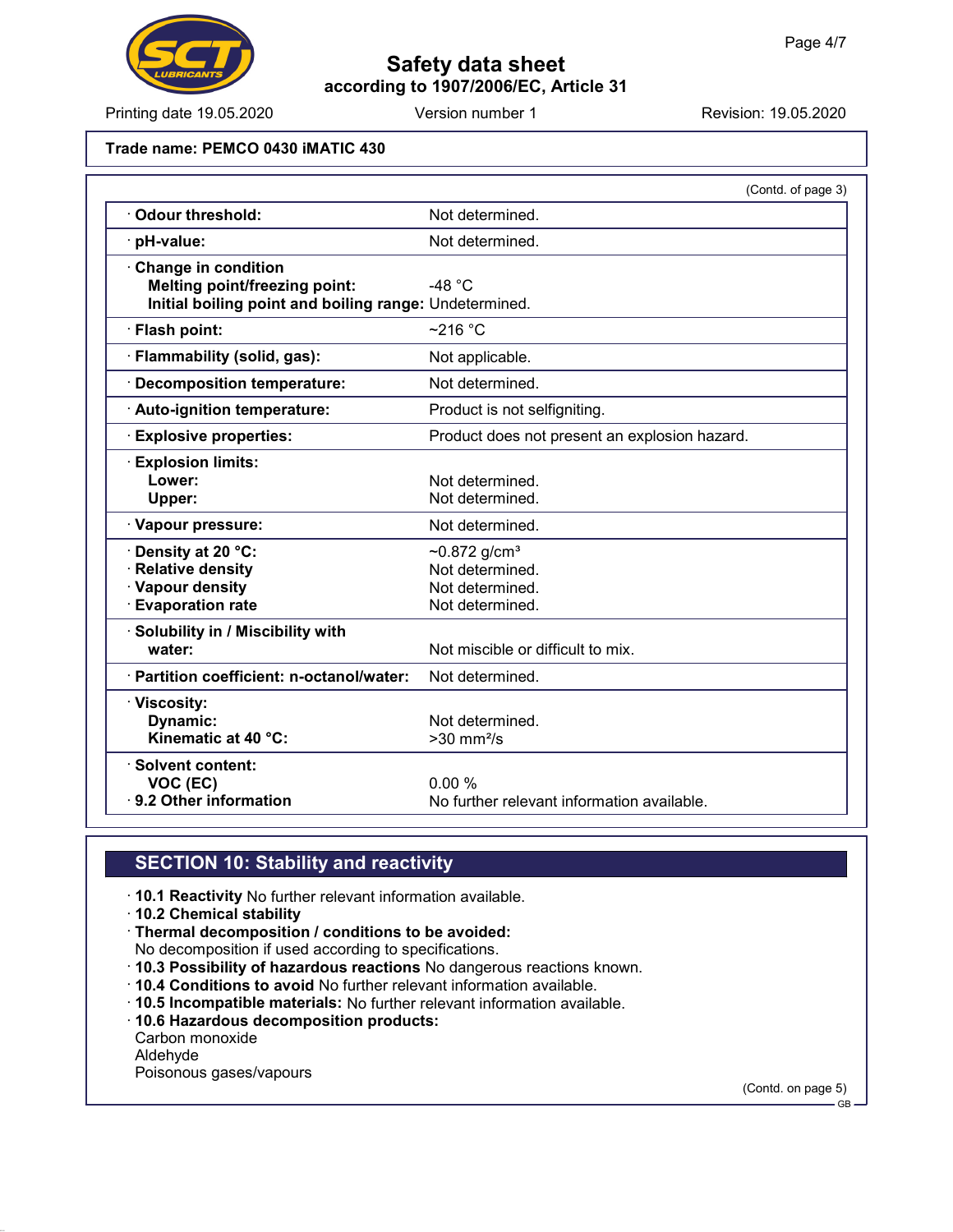

Printing date 19.05.2020 **Revision: 19.05.2020** Version number 1

#### Trade name: PEMCO 0430 iMATIC 430

Carbon dioxide

(Contd. of page 4)

## SECTION 11: Toxicological information

- · 11.1 Information on toxicological effects
- · Acute toxicity Based on available data, the classification criteria are not met.
- · LD/LC50 values relevant for classification:

128-37-0 Butylated hydroxytoluene

Oral LD50 890 mg/kg (rat)

- · Primary irritant effect:
- · Skin corrosion/irritation Based on available data, the classification criteria are not met.
- · Serious eye damage/irritation Based on available data, the classification criteria are not met.
- · Respiratory or skin sensitisation Based on available data, the classification criteria are not met.
- · CMR effects (carcinogenity, mutagenicity and toxicity for reproduction)
- · Germ cell mutagenicity Based on available data, the classification criteria are not met.
- · Carcinogenicity Based on available data, the classification criteria are not met.
- · Reproductive toxicity Based on available data, the classification criteria are not met.
- · STOT-single exposure Based on available data, the classification criteria are not met.
- · STOT-repeated exposure Based on available data, the classification criteria are not met.
- · Aspiration hazard Based on available data, the classification criteria are not met.

#### SECTION 12: Ecological information

- · 12.1 Toxicity
- · Aquatic toxicity: No further relevant information available.
- · 12.2 Persistence and degradability No further relevant information available.
- · 12.3 Bioaccumulative potential No further relevant information available.
- · 12.4 Mobility in soil No further relevant information available.
- · Ecotoxical effects:
- · Remark: Harmful to fish
- · Additional ecological information:
- · General notes:

Water hazard class 2 (German Regulation) (Self-assessment): hazardous for water Do not allow product to reach ground water, water course or sewage system. Danger to drinking water if even small quantities leak into the ground. Harmful to aquatic organisms

- · 12.5 Results of PBT and vPvB assessment
- · PBT: Not applicable.
- · vPvB: Not applicable.
- · 12.6 Other adverse effects No further relevant information available.

#### SECTION 13: Disposal considerations

- · 13.1 Waste treatment methods
- · Recommendation

Must not be disposed together with household garbage. Do not allow product to reach sewage system.

(Contd. on page 6)

GB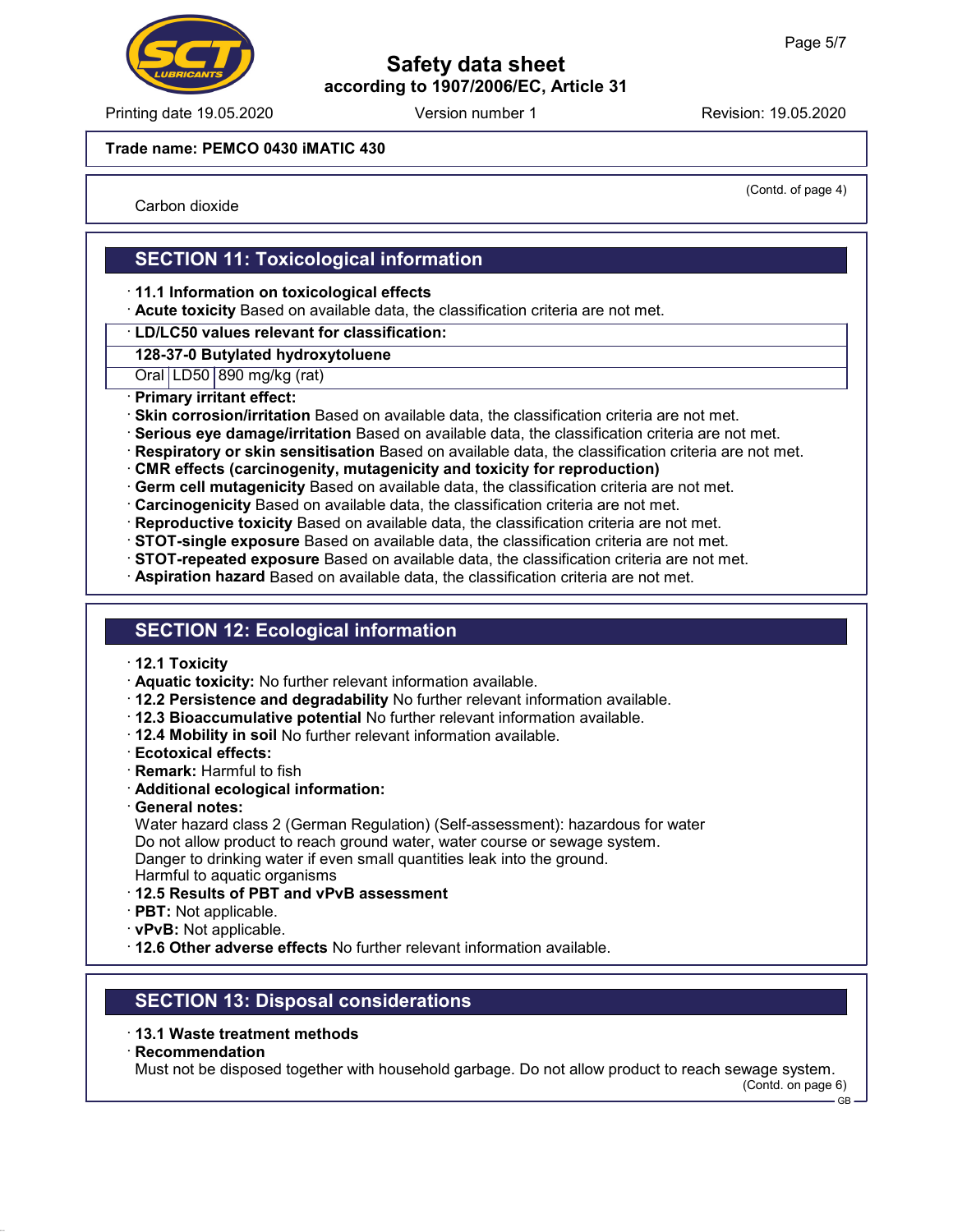Printing date 19.05.2020 **Revision: 19.05.2020** Version number 1

Trade name: PEMCO 0430 iMATIC 430

(Contd. of page 5)

· Uncleaned packaging:

· Recommendation: Disposal must be made according to official regulations.

# SECTION 14: Transport information

| 14.1 UN-Number                                  |                 |  |  |  |
|-------------------------------------------------|-----------------|--|--|--|
| · ADR, ADN, IMDG, IATA                          | not regulated   |  |  |  |
| 14.2 UN proper shipping name                    |                 |  |  |  |
|                                                 |                 |  |  |  |
| · ADR, ADN, IMDG, IATA                          | not regulated   |  |  |  |
| 14.3 Transport hazard class(es)                 |                 |  |  |  |
| · ADR, ADN, IMDG, IATA                          |                 |  |  |  |
| · Class                                         | not regulated   |  |  |  |
| 14.4 Packing group                              |                 |  |  |  |
| · ADR, IMDG, IATA                               | not regulated   |  |  |  |
| 14.5 Environmental hazards:                     | Not applicable. |  |  |  |
| 14.6 Special precautions for user               | Not applicable. |  |  |  |
| 14.7 Transport in bulk according to Annex II of |                 |  |  |  |
| <b>Marpol and the IBC Code</b>                  | Not applicable. |  |  |  |
| · UN "Model Regulation":                        | not regulated   |  |  |  |
|                                                 |                 |  |  |  |

# SECTION 15: Regulatory information

- · 15.1 Safety, health and environmental regulations/legislation specific for the substance or mixture
- · Directive 2012/18/EU
- · Named dangerous substances ANNEX I None of the ingredients is listed.
- · 15.2 Chemical safety assessment: A Chemical Safety Assessment has not been carried out.

#### SECTION 16: Other information

This information is based on our present knowledge. However, this shall not constitute a guarantee for any specific product features and shall not establish a legally valid contractual relationship.

#### · Relevant phrases

H302 Harmful if swallowed. H311 Toxic in contact with skin.

H330 Fatal if inhaled.

H372 Causes damage to organs through prolonged or repeated exposure.

H400 Very toxic to aquatic life.

H410 Very toxic to aquatic life with long lasting effects.

- · Department issuing SDS: Product safety department.
- · Contact: Mrs. Zubaite

(Contd. on page 7)

GB